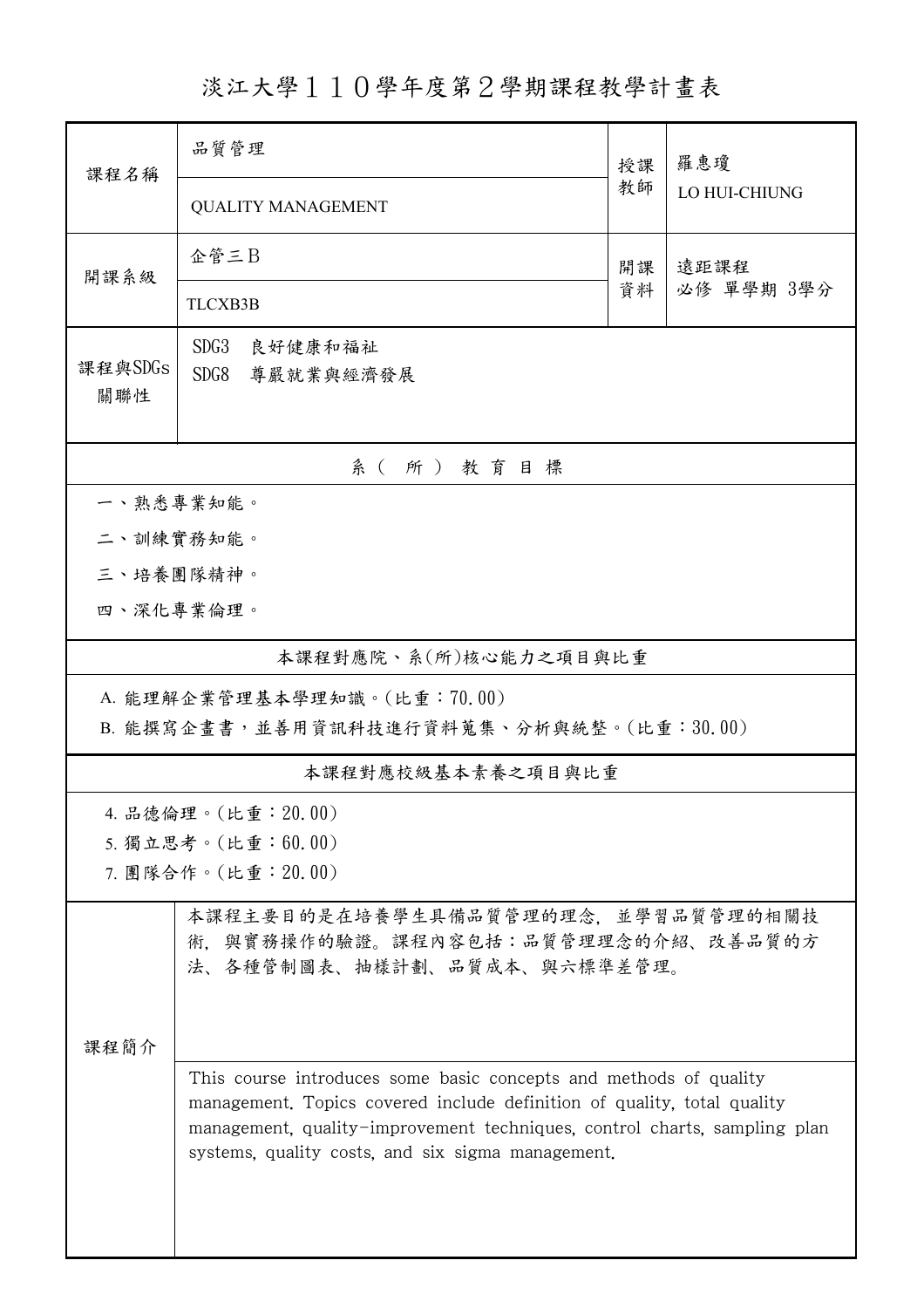## 本課程教學目標與認知、情意、技能目標之對應

將課程教學目標分別對應「認知(Cognitive)」、「情意(Affective)」與「技能(Psychomotor)」 的各目標類型。

一、認知(Cognitive):著重在該科目的事實、概念、程序、後設認知等各類知識之學習。

二、情意(Affective):著重在該科目的興趣、倫理、態度、信念、價值觀等之學習。

三、技能(Psychomotor):著重在該科目的肢體動作或技術操作之學習。

| 序<br>號         | 教學目標(中文)                     |                                                                    |                                                                           | 教學目標(英文)                                                                                         |                                     |  |  |
|----------------|------------------------------|--------------------------------------------------------------------|---------------------------------------------------------------------------|--------------------------------------------------------------------------------------------------|-------------------------------------|--|--|
| 1              | 教導學生品質管理基本理論與應用<br>實務的專業能力。  |                                                                    |                                                                           | Teach students the fundamental principles of quality<br>management and its practical application |                                     |  |  |
| $\overline{2}$ | 培養學生具備獨立思考與創新能<br>力。         |                                                                    |                                                                           | Provide students with independent thinking and<br>creativity ability.                            |                                     |  |  |
| 3              | 訓練學生具有組織能力、溝通技術<br>與協調合作能力。  |                                                                    |                                                                           | Train students with organization ability.<br>communication and coordination skills.              |                                     |  |  |
|                | 教學目標之目標類型、核心能力、基本素養教學方法與評量方式 |                                                                    |                                                                           |                                                                                                  |                                     |  |  |
| 序號             | 目標類型                         | 院、系 $(\text{m})$<br>核心能力                                           | 校級<br>基本素養                                                                | 教學方法                                                                                             | 評量方式                                |  |  |
| 1              | 認知                           | $\mathbf{A}$                                                       | 457                                                                       | 講述、討論                                                                                            | 測驗、討論(含課<br>堂、線上)                   |  |  |
| 2              | 情意                           | AB                                                                 | 457                                                                       | 討論                                                                                               | 作業、討論(含課<br>堂、線上)、報告(含口<br>頭、書面)    |  |  |
| 3              | 認知                           | AB                                                                 | 457                                                                       | 講述、討論                                                                                            | 測驗、作業、討論(含<br>課堂、線上)、報告(含<br>口頭、書面) |  |  |
|                | 授課進度表                        |                                                                    |                                                                           |                                                                                                  |                                     |  |  |
| 週<br>次         | 日期起訖                         | 內 容 (Subject/Topics)                                               |                                                                           |                                                                                                  | 註<br>備<br>(請註明為同步、非同步課程)            |  |  |
|                | $111/02/21$ ~<br>111/02/25   | 課程介紹、品質管理概論 (ch01)                                                 |                                                                           |                                                                                                  | 面授                                  |  |  |
| $\overline{c}$ | $111/02/28$ ~<br>111/03/04   | (ch01)                                                             | 品質管理概論 Introduction to Quality Management                                 | 面授                                                                                               |                                     |  |  |
| 3              | $111/03/07$ ~<br>111/03/11   | 全面品質管理 Total Quality Management and Case<br>遠距<br>Study(ch02及補充教材) |                                                                           |                                                                                                  |                                     |  |  |
| 4              | $111/03/14$ ~<br>111/03/18   | 六標準差品質管理Six Sigma Quality Management<br>面授<br>(ch03)               |                                                                           |                                                                                                  |                                     |  |  |
| 5              | $111/03/21$ ~<br>111/03/25   |                                                                    | 品質改善工具和手法-B7/ Quality Improvement<br>Tools- B7 (Ch04及補充教材)                | 遠距                                                                                               |                                     |  |  |
| 6              | $111/03/28$ ~<br>111/04/01   |                                                                    | 品質改善工具和手法-N7 及其他工具 Quality<br>Improvement Tools- N7 and Other Tools(Ch04) | 遠距                                                                                               |                                     |  |  |
| 7              | $111/04/04$ ~<br>111/04/08   | 教學行政觀摩                                                             |                                                                           | 停課                                                                                               |                                     |  |  |
| 8              | $111/04/11$ ~<br>111/04/15   | 驗收抽樣計畫Acceptance Sampling Plans(Ch10-13及補<br>遠距<br>充教材)            |                                                                           |                                                                                                  |                                     |  |  |
|                |                              |                                                                    |                                                                           |                                                                                                  |                                     |  |  |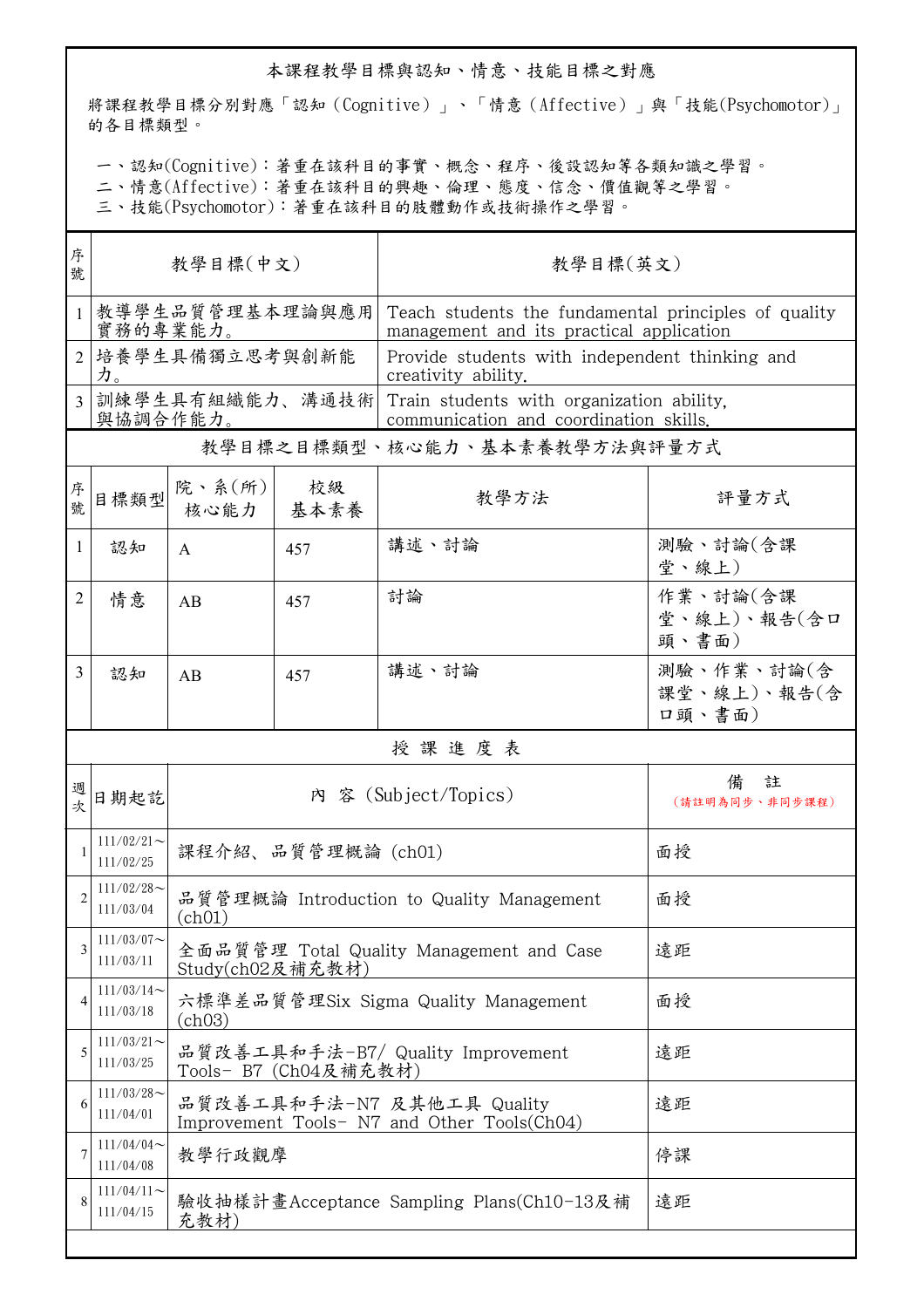| $\mathbf Q$                        | $111/04/18$ ~<br>驗收抽樣計畫Acceptance Sampling Plans(Ch10-13及補<br>111/04/22<br>充教材)      |                                                                                                                                                                                                                                                                                                                                                                                                                                                                                                                            | 遠距 |  |  |
|------------------------------------|--------------------------------------------------------------------------------------|----------------------------------------------------------------------------------------------------------------------------------------------------------------------------------------------------------------------------------------------------------------------------------------------------------------------------------------------------------------------------------------------------------------------------------------------------------------------------------------------------------------------------|----|--|--|
| 10                                 | $111/04/25$ ~<br>111/04/29                                                           | 期中考試週                                                                                                                                                                                                                                                                                                                                                                                                                                                                                                                      |    |  |  |
| 11                                 | $111/05/02$ ~<br>111/05/06                                                           | 期中考卷檢討、統計製程管制概論Introduction to<br>Statistical Process Control (Ch06)                                                                                                                                                                                                                                                                                                                                                                                                                                                       | 面授 |  |  |
| 12                                 | $111/05/09$ ~<br>計量值及計數值管制圖 Variables Control<br>111/05/13<br>Charts(Ch07, Ch08)     |                                                                                                                                                                                                                                                                                                                                                                                                                                                                                                                            | 遠距 |  |  |
| 13                                 | $111/05/16 \sim$<br>製程能力分析Process Capability Analysis (Section<br>111/05/20<br>7.11) |                                                                                                                                                                                                                                                                                                                                                                                                                                                                                                                            | 遠距 |  |  |
| 14                                 | $111/05/23$ ~<br>111/05/27                                                           | 品質機能展開及Kano 模型Quality Function<br>Deployment and Kano Model (Ch15)                                                                                                                                                                                                                                                                                                                                                                                                                                                         | 遠距 |  |  |
| 15                                 | $111/05/30$ ~<br>111/06/03                                                           | 服務業之品質管理Service Quality Management(Ch16)                                                                                                                                                                                                                                                                                                                                                                                                                                                                                   | 遠距 |  |  |
| 16                                 | $111/06/06$ ~<br>111/06/10                                                           | ISO 9000品質標準與品質獎 ISO 9000 Quality<br>Standard and Quality Awards (Ch17)                                                                                                                                                                                                                                                                                                                                                                                                                                                    | 遠距 |  |  |
| 17                                 | $111/06/13$ ~<br>111/06/17                                                           | 期末考、分組報告互評                                                                                                                                                                                                                                                                                                                                                                                                                                                                                                                 | 面授 |  |  |
| 18                                 | $111/06/20$ ~<br>111/06/24                                                           | 期末考試週                                                                                                                                                                                                                                                                                                                                                                                                                                                                                                                      |    |  |  |
| 修課應<br>注意事項                        |                                                                                      | 1.本課程設計以具備統計學基本概念者為選修對象,非企管系同學若不具此條件<br>者請勿選課。<br>2.上列授課進度表中的內容及方式僅為初步安排,實際課程活動將可能依各班級<br>學習狀況而稍作調整,請隨時注意教學平台的異動資訊。<br>3.本課程之相關訊息,如上課講義、公告、報告繳交、討論等,皆利用本<br>校moodel遠距教學平台(https://moodle.tku.edu.tw/)。                                                                                                                                                                                                                                                                                                                     |    |  |  |
|                                    | 教學設備                                                                                 | 電腦、投影機、其它(moodel遠距教學平台)                                                                                                                                                                                                                                                                                                                                                                                                                                                                                                    |    |  |  |
| 教科書與<br>Prentice Hall, 2017。<br>教材 |                                                                                      | Foster, Managing Quality--An Integrative the Supply Chain, 6ed, Pearson                                                                                                                                                                                                                                                                                                                                                                                                                                                    |    |  |  |
|                                    | 參考文獻                                                                                 | Foster, Managing Quality--An Integrative Approach, 3rd ed, Pearson<br>Prentice Hall.李易諭譯, 品質管理, 第三版, 2007。(智勝代理)<br>Montgomery, Introduction to Statistical Quality Control, 5th ed, John Wily<br>&Sons. 2005. (新月圖書代理)<br>Krajewski, Ritzman & amp; amp; Malhotra, 2013, Operations<br>Management-Process and Value Chains, 10th ed。白滌清編譯, 生產與作業管<br>理-程序與供應鏈。(華泰書局)<br>賀力行、李友錚,品質管理—整合性思維,第三版,前程企業,2011。<br>鄭春生, 品質管理 -現代化觀念與實務應用, 4e, 全華圖書, 2012。<br>李旭華. 品質管理, 3e, 滄海書局, 2015。<br>各類品質管理書籍及各種品管相關雜誌。<br>其他相關期刊論文及補充資料。 |    |  |  |
|                                    | 批改作業<br>篇數                                                                           | 篇(本欄位僅適用於所授課程需批改作業之課程教師填寫)                                                                                                                                                                                                                                                                                                                                                                                                                                                                                                 |    |  |  |
|                                    | 學期成績<br>計算方式                                                                         | % ◆平時評量:40.0 % ◆期中評量:30.0 %<br>◆出席率:<br>◆期末評量:30.0 %<br>◆其他〈 〉:<br>$\%$                                                                                                                                                                                                                                                                                                                                                                                                                                                    |    |  |  |
|                                    |                                                                                      |                                                                                                                                                                                                                                                                                                                                                                                                                                                                                                                            |    |  |  |